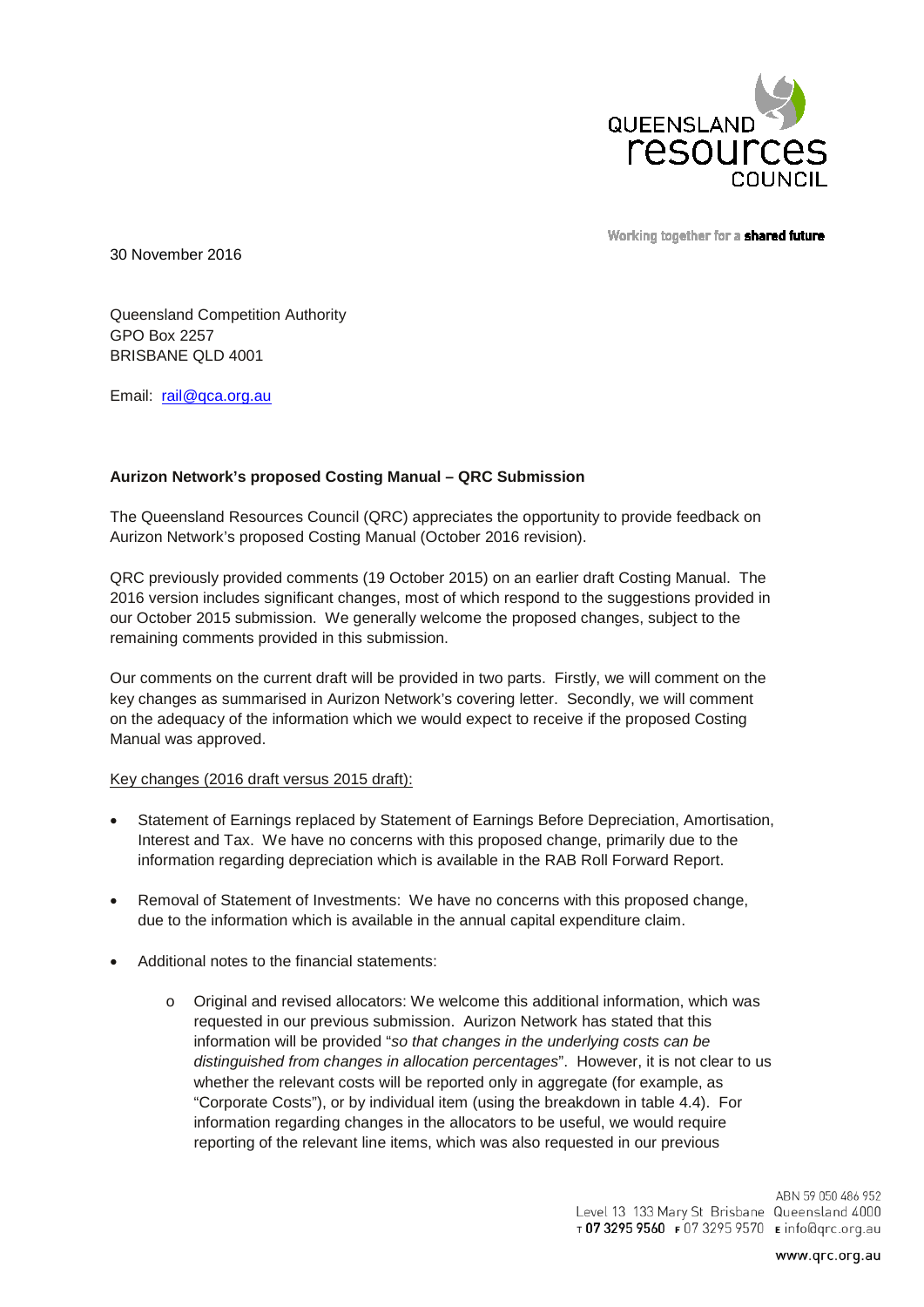submission. The note to the statements described in Part 5.3(h) of the Costing Manual may be intended to provide this information, however, we would suggest that this should be clarified.

- o Reporting on self-insurance in accordance with section 3.7.2 of the undertaking: Supported.
- Alignment of costing methodology for corporate costs to the methodology used in the calculation of the approved UT4 allowances: We welcome this change and note that Aurizon Network states that this change has been made "so that a comparison can be made between actual costs and approved allowances". As noted above, this will only be possible if the cost elements are disclosured at the same level of detail as the approved costs within the final UT4 decision, and it is not clear to us whether this is Aurizon Network's intention.
- Aurizon Network has retained the Statement of Assets within the Financial Statements, but proposed that the QCA give consideration to its deletion. QRC would have no objection to the deletion of this report.

## Adequacy of information:

For QRC and its members, information regarding Aurizon Network's actual costs and revenues is of use primarily because it will assist us to consider and provide submissions on Aurizon Network's claimed Maximum Allowable Revenue ("MAR") under future undertakings. Part 10 of UT4 requires that Aurizon Network provide a range of reports, of which the Annual Financial report (prepared in accordance with the Costing Manual) is one example. In the following sections, we provide comments on each element of information which is proposed to be provided in these financial statements, and the extent to which this information (when considered in conjunction with the remainder of the reporting requirements under Part 10) is likely to meet our needs.

### **REVENUES:**

Purpose of information: Information on Aurizon Network's revenues is useful for a range of purposes. Information which assists stakeholders to understand the extent and nature of revenue being earned by Aurizon Network beyond the regulated access charges is particularly important. Examples of how this information may be useful include:

- Disclosure of significant 'non-coal' revenue would indicate that certain Aurizon Network costs should be notionally allocated to 'non-coal', reducing the MAR which is recoverable from coal customers under future undertakings.
- Significant amounts of unregulated revenue earned from coal customers is also relevant to cost allocations (such as overheads) and may also be relevant to the consideration of whether the ability of Aurizon Network to levy these unregulated charges can undermine the effectiveness of the undertaking.

Proposed disclosure: The level of detail proposed under the pro-forma financial statements is inadequate. We would suggest that greater detail is required in regard to revenue items beyond regulated access charges, including a separate breakdown for each material additional charge.

> ABN 59 050 486 952 Level 13 133 Mary St Brisbane Queensland 4000 T0732959560 F0732959570 Einfo@grc.org.au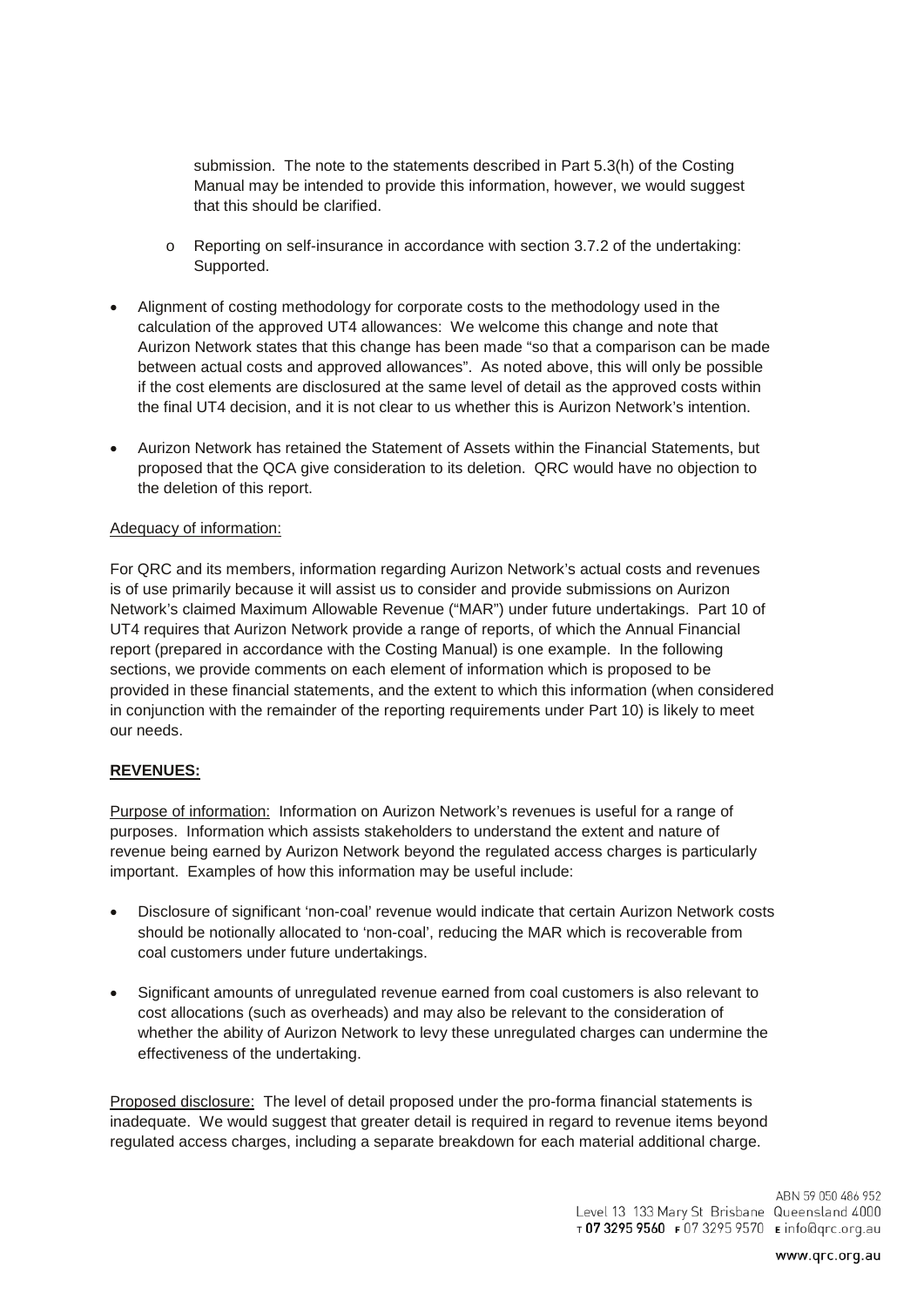In the FY2013 financial statements, Aurizon Network reported over \$40 million of revenue in the category "Other".

## **EXPENSES (OPERATING COSTS):**

Purpose of information: When considering Aurizon Network's claimed costs within the MAR for future undertakings, we would expect that QCA and stakeholders will have regard to a range of information, including:

- The actual or approved costs of similar entities (benchmarking).
- Aurizon Network's actual costs.
- Efficient costs estimated through a 'shadow benchmark' approach, in which the efficient cost of activities is directly calculated, rather than derived from the costs of existing operations which may or may not be efficient.

QRC understands that Aurizon Network's actual costs are not necessarily a reliable indicator of efficient costs, however, actual costs are inevitably considered during the assessment process. From QRC's perspective, any evidence that actual costs are below claimed UT5 costs would raise concerns regarding whether the claimed cost is efficient, and we would seek an explanation for the claimed increase.

Proposed disclosure: As was discussed above, it is unclear to us whether the notes to the financial statements are intended to include a breakdown of costs at the level of detail adopted for the approval of the MAR (including a breakdown of Corporate Costs into the categories shown in table 4.4 of the Costing Manual). As explained in our previous submission, we suggest that:

- Line items/expense elements should be presented in the same categories, and at the lowest level of detail, for which costs were determined under the final UT4 decision.
- Actual costs should be reported against the comparable MAR allowance, and variances shown.
- Data should be presented separately for each coal system where relevant (although we note that this breakdown is separately available for maintenance, and is not meaningful in the case of allocated corporate overheads).

Thank-you for considering our submission. We note that Financial Statements based on a Costing Manual have not been prepared for the 2014, 2015 or 2016 financial years, and will be prepared following approval of a revised Costing Manual. As this information will useful when considering Aurizon Network's claims under UT5, we would encourage discussion between stakeholders and the QCA regarding an expedited process for review and approval of a Costing Manual.

Please contact me on 3316 2502 if you have any questions or would like to discuss our submission.